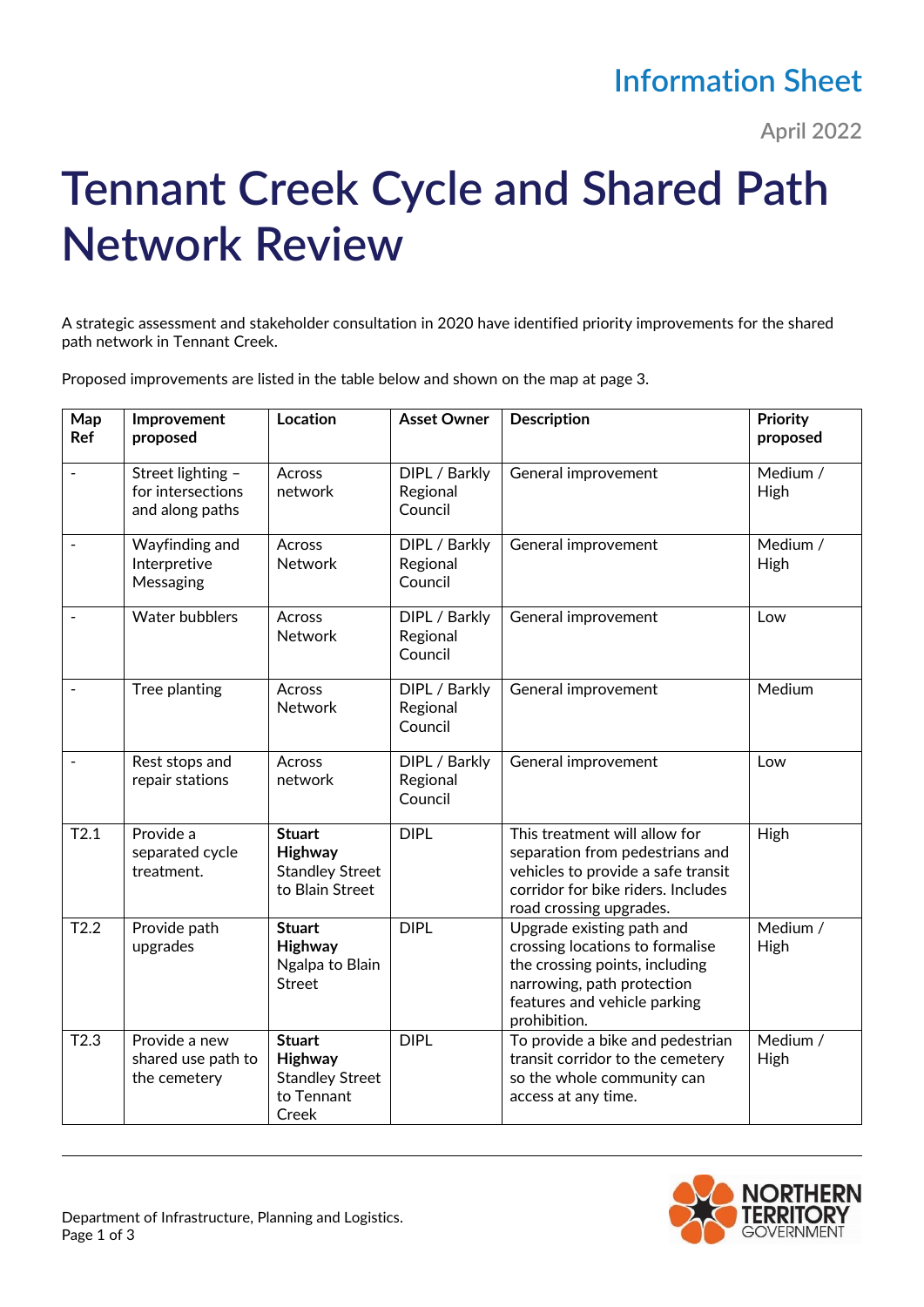|                  |                                                                | Cemetery                                                             |                                      |                                                                                                                                                                                                                         |                         |
|------------------|----------------------------------------------------------------|----------------------------------------------------------------------|--------------------------------------|-------------------------------------------------------------------------------------------------------------------------------------------------------------------------------------------------------------------------|-------------------------|
| T <sub>2.4</sub> | Provide a new<br>path                                          | Peko Road<br>Stuart<br>Highway<br>to Bill Allan<br>Lookout           | <b>Barkly</b><br>Regional<br>Council | Provide a continuous route<br>separated from traffic along Peko<br>Road to connect Tennant<br>township to schools, local activity<br>centres and<br>tourism facilities.                                                 | Medium /<br><b>High</b> |
| T2.5             | Provide path<br>protection from<br>unauthorised<br>vehicle use | Mary Ann Dam<br>Path                                                 | DIPL / Barkly<br>Regional<br>Council | Implement path protection such<br>as bollards and trees to prevent<br>non-authorised vehicles from<br>accessing the path. Upgrade path<br>condition to repair any path<br>failures. Undertake drainage<br>improvements. | Medium                  |
| T <sub>2.6</sub> | Provide new path                                               | Kaczinsky<br>Road<br><b>Stuart</b><br><b>Highway</b><br>to Peko Road | <b>Barkly</b><br>Regional<br>Council | Creates a loop for bike riders and<br>could be used for sporting<br>events.                                                                                                                                             | Medium                  |